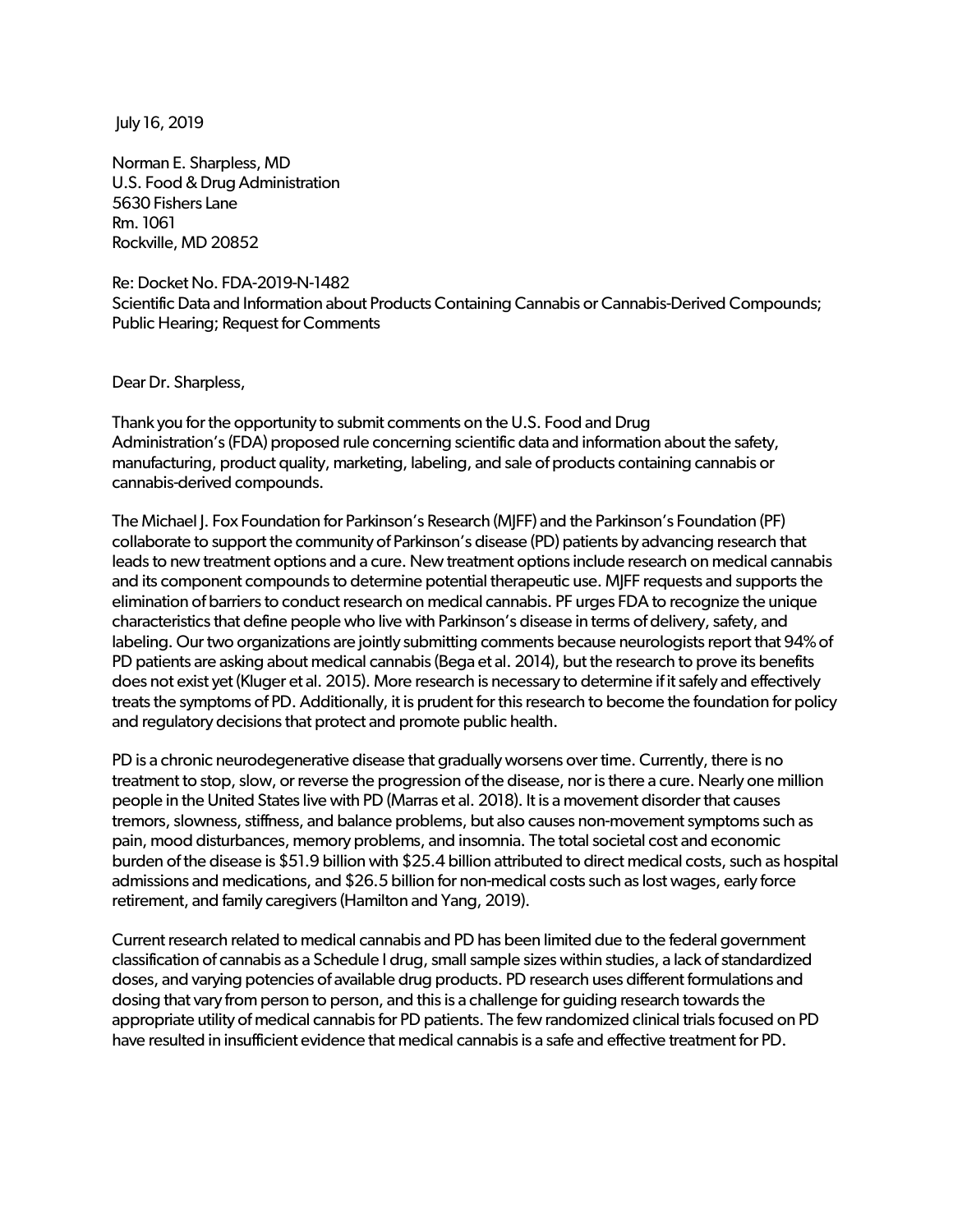Are there special human populations or animal populations that should be considered when assessing the safety of products containing cannabis and cannabis-derived compounds?

When considering the safety of cannabis and cannabis-derived compounds, it is important to note that people living with a neurodegenerative disease like PD are often of an advanced age, typically with comorbid conditions (Kalia & Lang 2015). As a result, they are fundamentally a different population than the young, relatively healthy controls that comprise many safety studies of cannabis and cannabisderived compounds. Moreover, people with PD also suffer symptoms of their disease and side effects of their medications that could be exacerbated by cannabis compounds. For example, these symptoms include postural instability, dyscoordination from dyskinesias and dizziness precipitated by hypotension of neurogenic origin or from PD medications (Kalia & Lang 2015). Each of these symptoms are also known side effects of cannabis-based compounds (MacCallum & Russo 2018) and may contribute to falls, which is one of the leading causes of morbidity and mortality for people with PD (van der Marck et al. 2014).

How does the mode of delivery affect the safety and exposure to cannabis and cannabisderived compounds?

Trials exploring oral routes of administration for cannabis-derived compounds should be considered forthe unique alimentary canal pathology present in PD. A majority of people with PD are known to have delayed stomach emptying and reduced colonic motility that affects not only normal digestion but also the absorption of their medications (Fasano et al. 2015). The already slow uptake of orally delivered cannabis-derived compounds (MacCallum & Russo 2018) combined with the diseaserelated intestinal pathology of people with PD may lead to unpredictable effects if not considered in study design.

How should consumers be informed about the risks associated with such products? What specific risks should consumers be informed about? Are there any subpopulations for which additional warnings or restrictions are appropriate?

As we have already outlined, many symptoms of PD are also known side effects for cannabis-derived medications. We urge for the FDA to take into consideration this special population and the need for people with PD to be especially vigilant of the negative impact cannabis-derived medications may have on their condition. Therefore, special warnings to consumers with neurologic disease such as PD, should be included in the labeling of cannabis-derived products. Information is key for consumers to make decisions that are appropriate to their health needs.

Thank you again for the opportunity to provide comments to these important questions on this topic. Continued research into cannabis and PD is critical for supporting patients living with the disease and future generations who may be impacted by it. If you have further questions or need clarification, please contact Ted Thompson at tthompson@michaeljfox.org and James C. Beck at [jbeck@parkinson.org.](mailto:jbeck@parkinson.org)

Sincerely,

Ted Thompson, JD Senior Vice President, Public Policy The Michael I. Fox Foundation for Parkinson's Research

James Beck, PhD Senior Vice President, Chief Scientific Officer Parkinson's Foundation